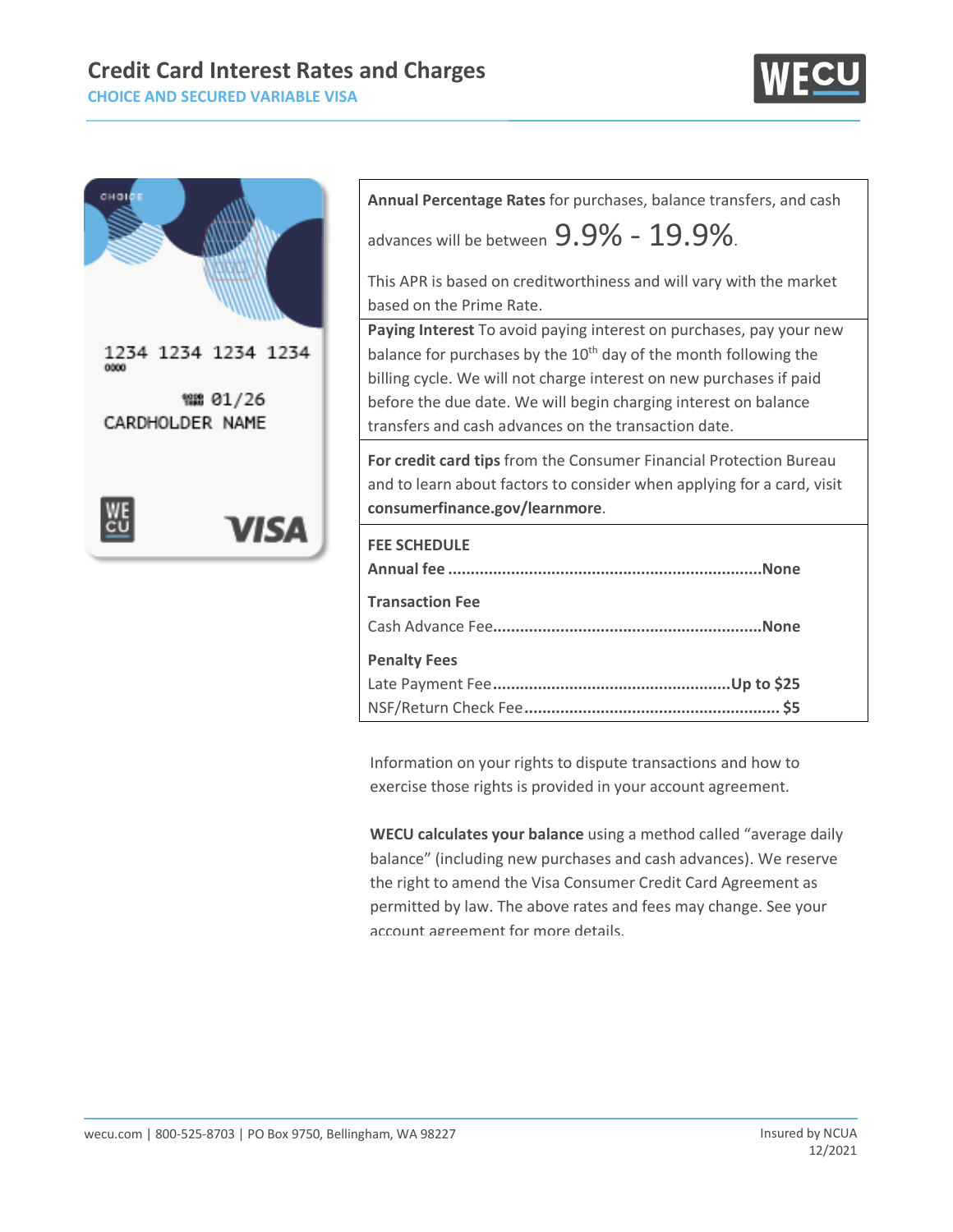

Your WECU Choice or Secured Variable Visa features several additional benefits at no cost to you. These benefits include:

### **TRAVEL ACCIDENT INSURANCE\***

Take comfort in knowing you and your eligible family members are protected when you travel. When you purchase your common carrier (airline, bus, train, cruise ship) tickets with your eligible Visa card you get accidental death and dismemberment coverage up to \$250,000 so you can travel with peace of mind.

## **TRIP CANCELLATION/TRIP INTERRUPTION\***

Sometimes trips get cut short or called off altogether because you, or an eligible family member, get sick or injured. When you use your Visa card, you can be reimbursed up to \$2,000 for the unused non-refundable portion of the common carrier (airline, bus, train, cruise ship) passenger fare.

#### **TRIP DELAY REIMBURSEMENT\***

Now you don't have to worry about covered expenses from travel delays. If your trip is delayed more than 12 hours, you can be reimbursed up to \$300 in expenses per person for you and your eligible family members.

#### **WARRANTY MANAGER SERVICE\***

Double the time period of the manufacturers' warranty, up to one additional year, for eligible items purchased with your Visa card. You can also register your receipt and warranty information, which can be kept on file when you need them.

\*Certain terms, conditions and exclusions apply. In order for coverage to apply you must use your covered Visa card to secure transactions. Please refer to your Guide to Benefits for further details. To view benefits, please visit **wecu.com/CreditCards** or call us at **800-525-8703.**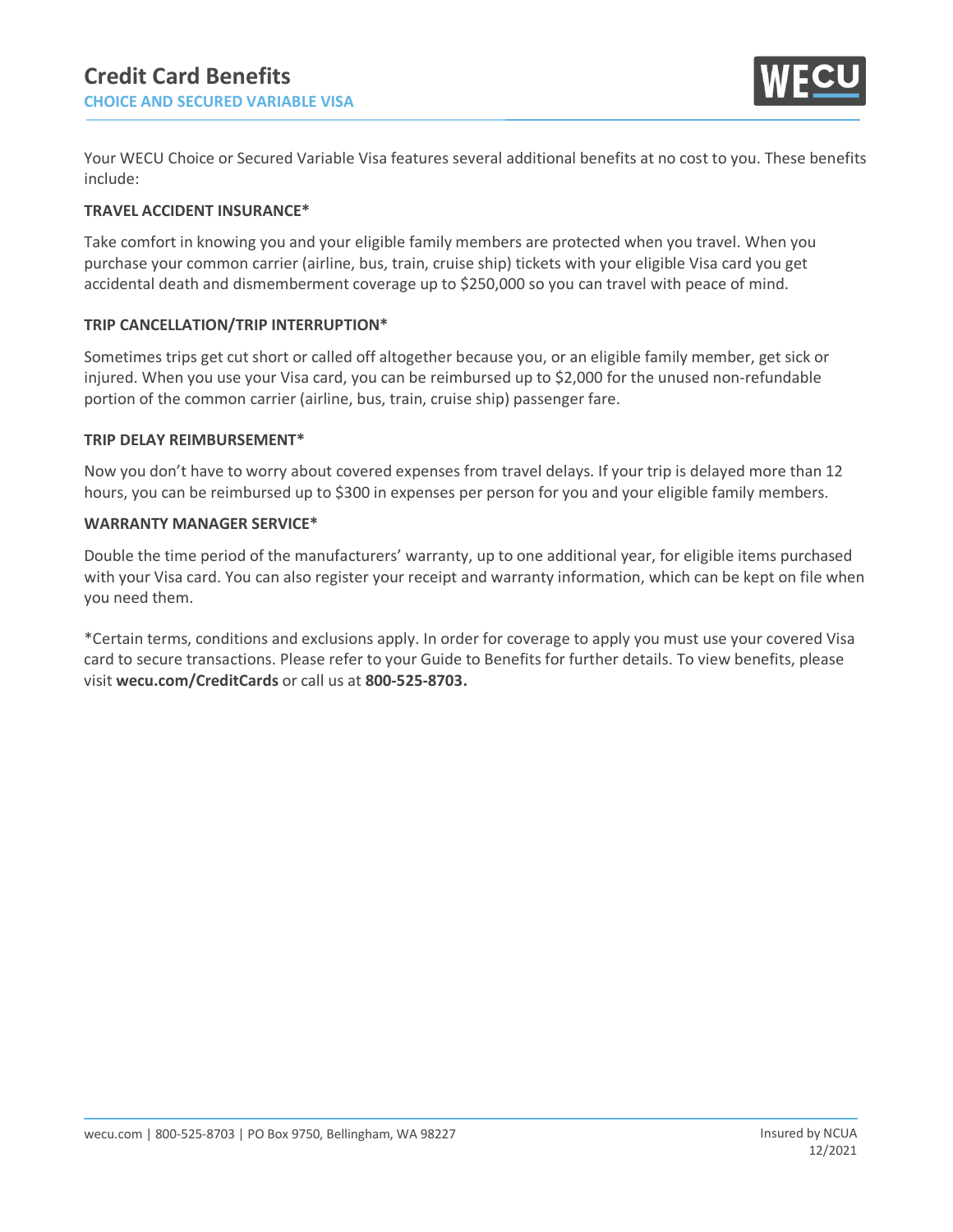## **Credit Card Application**

**CHOICE AND SECURED VARIABLE VISA**



| <b>Card Selection</b>                                                                                                                                                                                                                                                                      |                                                 |            |  |           |                                           |                                                        |               |                              |                        |                                         |        |     |  |
|--------------------------------------------------------------------------------------------------------------------------------------------------------------------------------------------------------------------------------------------------------------------------------------------|-------------------------------------------------|------------|--|-----------|-------------------------------------------|--------------------------------------------------------|---------------|------------------------------|------------------------|-----------------------------------------|--------|-----|--|
| Applying for:                                                                                                                                                                                                                                                                              | Choice Visa (\$250 minimum)<br>$\Box$<br>$\Box$ |            |  |           | Platinum Visa (\$5,000 minimum)<br>$\Box$ |                                                        |               |                              |                        | Classic Visa (\$250 minimum)            |        |     |  |
| Electronic payment required for Platinum accounts.                                                                                                                                                                                                                                         |                                                 |            |  |           |                                           |                                                        |               |                              |                        |                                         |        |     |  |
| <b>Preliminary Info</b>                                                                                                                                                                                                                                                                    |                                                 |            |  |           |                                           |                                                        |               |                              |                        |                                         |        |     |  |
| Card limit requested (\$250 minimum)                                                                                                                                                                                                                                                       |                                                 |            |  |           |                                           | Individual or Joint account?                           |               |                              |                        | $\Box$<br>Individual<br>$\Box$<br>Joint |        |     |  |
| Do you want information on the Payment Protection program?<br>Please select joint application if you<br>$\Box$<br>$\Box$<br><b>No</b><br>Yes<br>wish to include your spouse or<br>other application on this loan as a<br>co-borrower. Married applicants<br>may apply for separate credit. |                                                 |            |  |           |                                           |                                                        |               |                              |                        |                                         |        |     |  |
| <b>Primary Applicant</b>                                                                                                                                                                                                                                                                   |                                                 |            |  |           |                                           |                                                        |               |                              |                        |                                         |        |     |  |
| Last Name                                                                                                                                                                                                                                                                                  | Middle Initial<br>First                         |            |  |           | Account number                            |                                                        |               | Social Security number       |                        |                                         |        |     |  |
| Street address                                                                                                                                                                                                                                                                             |                                                 |            |  |           |                                           |                                                        | City<br>State |                              |                        | Zip                                     |        |     |  |
| Birthdate<br>Email                                                                                                                                                                                                                                                                         |                                                 |            |  |           | Home phone                                |                                                        |               |                              |                        |                                         |        |     |  |
| Work phone<br>Cell phone                                                                                                                                                                                                                                                                   |                                                 |            |  |           |                                           | Employer                                               |               |                              |                        |                                         |        |     |  |
| Occupation*                                                                                                                                                                                                                                                                                |                                                 |            |  |           |                                           |                                                        |               | <b>Employment Start Date</b> |                        |                                         |        |     |  |
| Gross Monthly Income**<br>Monthly rent/mortgage                                                                                                                                                                                                                                            |                                                 |            |  |           |                                           | Length at Residence                                    |               |                              |                        | 0<br>Rent                               | $\Box$ | Own |  |
| <b>Co-Applicant Information</b>                                                                                                                                                                                                                                                            |                                                 |            |  |           |                                           |                                                        |               |                              |                        |                                         |        |     |  |
| Last Name                                                                                                                                                                                                                                                                                  | Middle Initial<br>First                         |            |  |           | Account number                            |                                                        |               |                              | Social Security number |                                         |        |     |  |
| Street address                                                                                                                                                                                                                                                                             |                                                 |            |  |           |                                           | City                                                   |               |                              | State<br>Zip           |                                         |        |     |  |
| Email                                                                                                                                                                                                                                                                                      |                                                 |            |  | Birthdate |                                           |                                                        |               | Home phone                   |                        |                                         |        |     |  |
| Cell phone                                                                                                                                                                                                                                                                                 |                                                 | Work phone |  |           |                                           |                                                        | Employer      |                              |                        |                                         |        |     |  |
| Occupation*                                                                                                                                                                                                                                                                                |                                                 |            |  |           |                                           | <b>Employment Start Date</b>                           |               |                              |                        |                                         |        |     |  |
| Gross Monthly Income**                                                                                                                                                                                                                                                                     | Monthly rent/mortgage                           |            |  |           |                                           | Length at Residence<br>$\Box$<br>$\Box$<br>Rent<br>Own |               |                              |                        |                                         |        |     |  |
|                                                                                                                                                                                                                                                                                            |                                                 |            |  |           |                                           |                                                        |               |                              |                        |                                         |        |     |  |

\* If you are retired, self-employed, unemployed, a homemaker or a student, please complete the employment information as it pertains to you. \*\* Provide information about alimony, child support, or separate maintenance income only if you wish it to be considered as a basis of repaying this obligation. This statement is submitted to obtain credit and I (we) certify that all information herein is true and complete. I (we) also authorize Whatcom Educational Credit Union to verify or obtain further information concerning my (our) credit standing. By using or signing the card, I (we) shall be deemed to have agreed to and accepted the terms and conditions of the Credit Card Agreement. If this application is granted, receipt of such agreement and acceptance of such terms are to be conclusively presumed by the use of the card. I (we) understand that minimum credit and income requirements apply. **I (we) hereby grant the Credit Union a security interest in all of our shares to secure the account.**

Applicant's Signature Date Date Date Applicant's Signature Date Date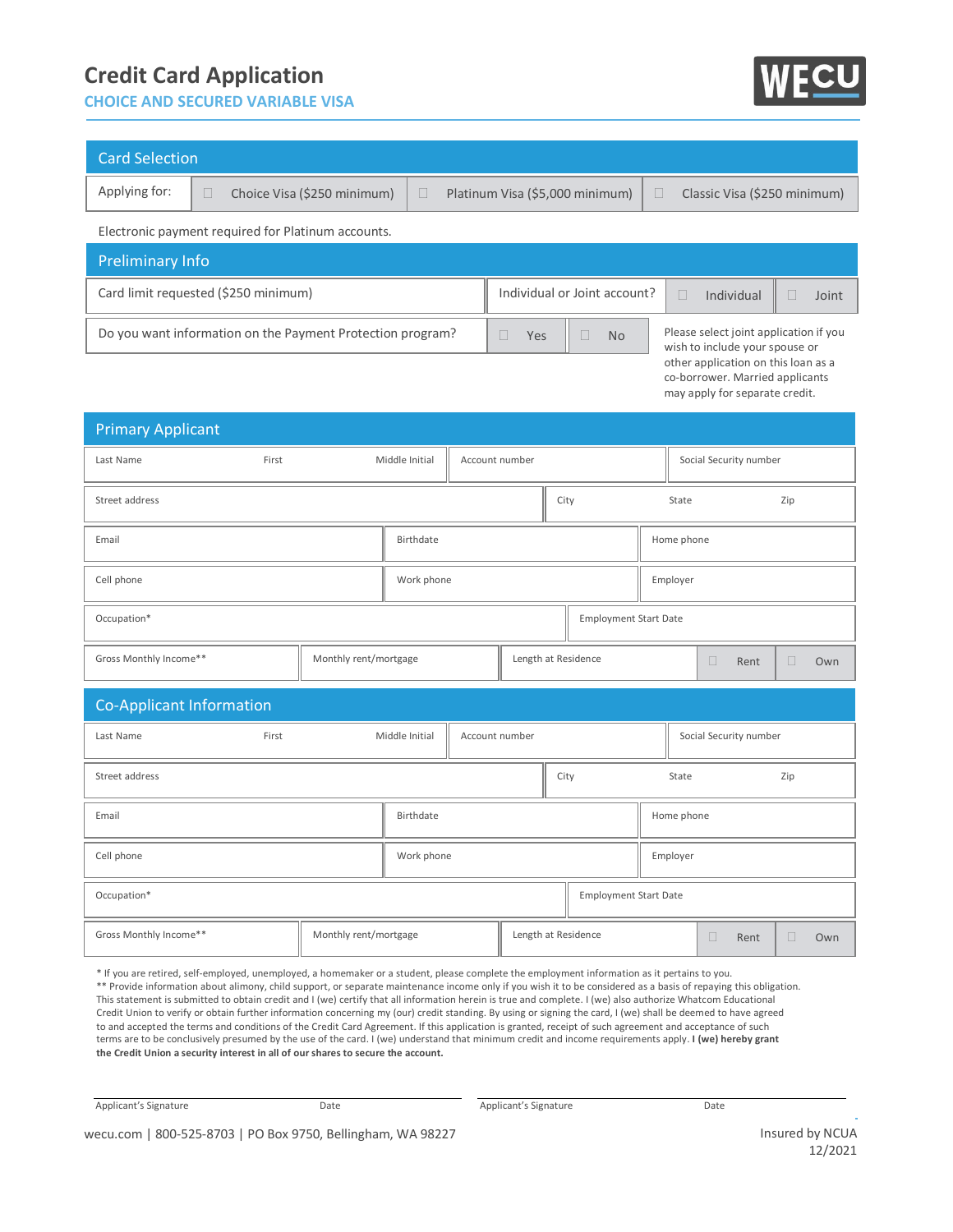

This Agreement covers this Visa Credit Card account, issued by Whatcom Educational Credit Union (WECU). In this Agreement the words "you," "your," "yours," "applicant," and "Borrowers" mean any person who signs the application for this Account, any joint obligor, guarantor, authorized user, or the person whose name is embossed on the Card. The words "we," "us," "our," "Lender," and "the Credit Union" mean WECU. The word "Card" means any one or more credit card(s) issued to you under the Credit Union's WECU Choice Visa and Secured Variable Visa Card program. If you sign an application for this Account or sign or use any Card or PIN, or allow others to use the Card or PIN, you and they will have accepted this Agreement just as if you and they signed it, and you and they, jointly and severally, will be bound by the following terms and conditions and Account Interest Rates and Charges disclosures accompanying this Agreement, which will govern this Account.

Keep this document for future use. This notice contains information about your rights and our responsibilities under the Fair Credit Billing Act.

**TO REPORT A LOST OR STOLEN VISA CARD:** During regular business hours call WECU. After hours and weekends call 800-682-6075.

**1. Responsibility**. If we issue you a Card, by signing or using your Card or account number for any transaction, you agree to repay all debts and the **Interest Charge** arising from the use of the Card and the Card account. For example, you are responsible for charges made by yourself, your spouse and minor children. You are also responsible for charges made by anyone else to whom you give the Card, and this responsibility continues until the Card is recovered. You cannot disclaim responsibility by notifying us, but we will close the account for new transactions if you so request and return all Cards. Your obligation to pay the account balance continues even though an agreement, divorce decree or other court judgment to which we are not a party may direct you or one of the other persons responsible to pay the account. Any person using the Card is jointly responsible with you for charges he or she makes, but if that person signs the Card he or she becomes a party to this agreement and is also jointly responsible for all charges on the account, including yours.

**2. Lost Card Notification**. If you believe the Card has been lost or stolen, you will report it immediately. During regular business hours, call the Credit Union at 360-676-1168 or 800-525-8703, press 1. After hours and on weekends call 800-682-6075.

**3. Liability for Unauthorized Use**. You agree to notify us immediately, orally or in writing, of the loss, theft or unauthorized use of your Credit Card. If you notify us of your lost or stolen credit card after discovery, you may not be liable for any losses related to credit transactions. You may not be liable for an unauthorized transaction, as long as you have exercised reasonable care in safeguarding the Card from risk of loss or theft, and upon becoming aware, you promptly report the loss or theft to us, otherwise your liability for unauthorized credit card transactions shall not exceed \$50.00.

**4. Credit Line**. If we approve your application, we will establish a self-replenishing Line of Credit for you and notify you of its amount when we issue the Card. You agree not to let the account balance exceed this approved Credit Line. Each payment you make on the account will restore your Credit Line by the amount of the payment, which is applied to principal. You may request an increase in your Credit Line only by written application to us, which must be approved by our credit committee or loan officer. By giving you written notice our credit committee may reduce your Credit Line from time to time, or with good cause, revoke your Card and terminate this Agreement. Good cause includes your failure to comply with this agreement or our adverse reevaluation of your credit worthiness. You may also terminate this Agreement at any time, but termination by either of us does not affect your obligation to pay the account balance. The Cards remain our property and you must recover and surrender to us all Cards upon our request and upon termination of this Agreement.

**5. Credit Information**. You authorize us to investigate your credit standing when opening, renewing or reviewing your account, and you authorize us to disclose information regarding your account to credit bureaus and other creditors who inquire of us about your credit standing, to the extent authorized in our bylaws.

#### **6. Monthly Payment**.

A. Minimum Monthly payment. We will mail you a statement every month if your account has a balance. You agree that you will pay each month not less than the minimum monthly payment on or before the scheduled monthly due date. The minimum monthly payment will be 3.0% of your outstanding balance ("New Balance") or \$20.00, whichever is greater. If your outstanding balance is \$20.00 or less, you agree to pay the balance in full. You may pay in full for all your purchases and cash advances each month, or you may repay in monthly installments. We can accept late payments or partial payments, or checks, drafts, or money orders marked "payment in full" without prejudice to our rights under this Agreement, which are hereby explicitly reserved. A credit posting from a merchant or reversal of fees do not constitute a minimum payment. The minimum monthly payment may be allocated at the Credit Union's discretion to pay off lower rate balances, such as promotional offers, before higher rate balances, such as cash advances or purchases. Payments in excess of the minimum monthly payment will be allocated first to higher rate balances, as applicable. From time to time, we may allow you to skip your minimum monthly payment due. If you choose to skip this payment, **Interest Charges** will continue to accrue in accordance with this Agreement. Payments received at WECU, PO Box 9750, Bellingham WA 98227 at or before 5:00pm Pacific Time on any business day will be credited to your Account as of that date; payments received by mail at that address after 5:00pm Pacific Time, on a weekend or federal holiday will be posted to your Account as of the next business day. Payment crediting to your Account may be delayed up to five days if your payment is received by mail at any other address or not accompanied by the remittance portion of your Account statement.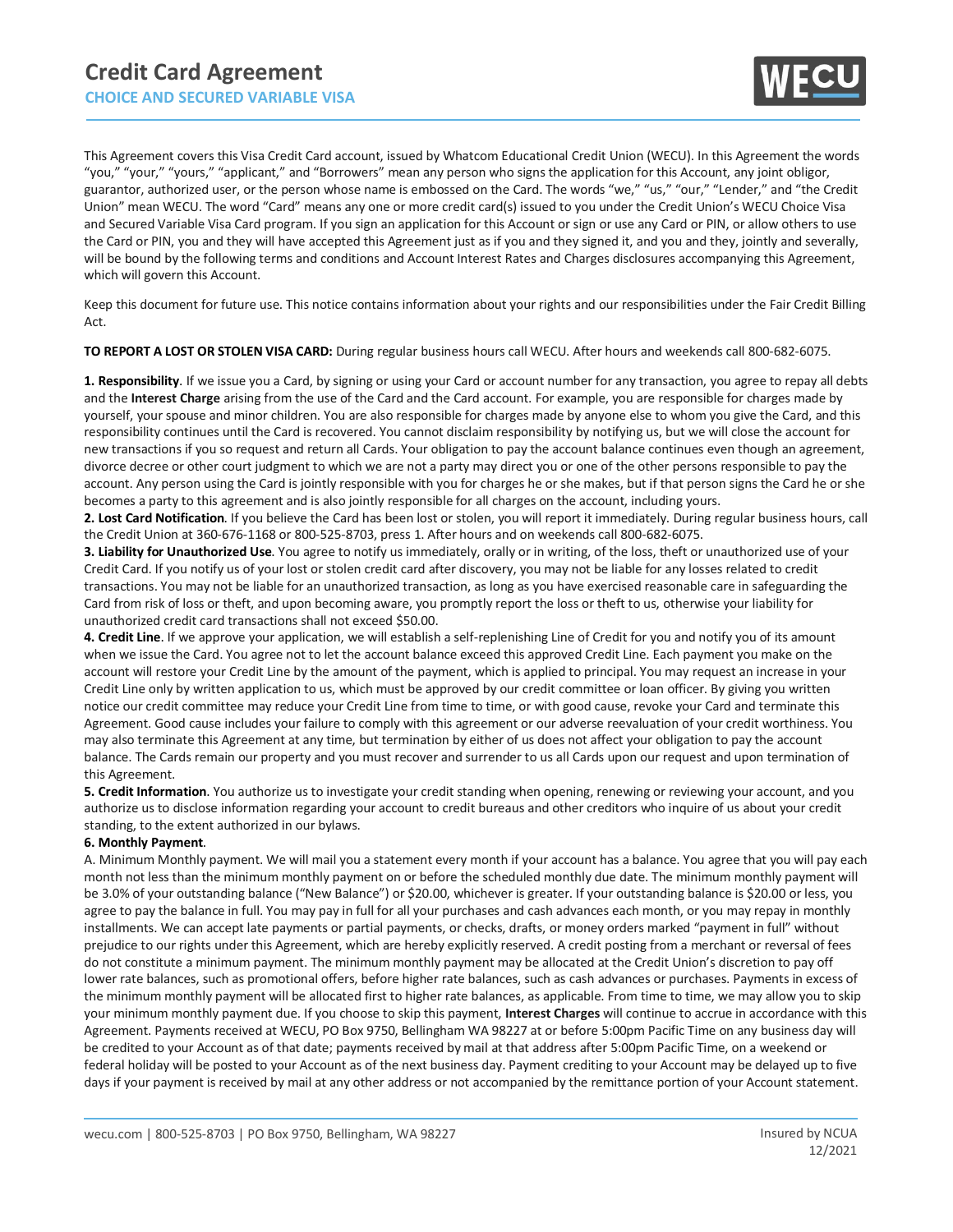B. Payment method. You may make your monthly payment by either an electronic or manual payment method. Electronic payment methods include payment transfers made through Online Banking, Telephone Banking, periodic preauthorized debits or payroll deduction. Manual payment methods include payments made in person, by mail, or telephone instructions through the Contact Center.

**7. Interest Charge**. An **Interest Charge** will be imposed on purchases included in the New Balance that remain unpaid on the 10th day of the month following the billing cycle. This "grace period" allows you to avoid an **Interest Charge** on purchases for a billing cycle. However, if you do not pay the New Balance for purchases within the grace period, your **Interest Charge** will accrue on any purchase transaction from the date of purchase. Your Account has a variable rate feature and the Periodic Rate and corresponding Annual Percentage Rate (Interest Rate). The Interest Rate is based on the value of an index and can change monthly effective the first day of the billing cycle. The index is: The Wall Street Journal Prime rate on the first day of each month as published in The Wall Street Journal, divided by 3 and rounded up to the nearest .50%. We add a margin of 8.4, 11.4 or 18.4 to the index. The margin we add is based on your creditworthiness. The total of the index plus the margin amount that we add is the Interest Rate. The Interest Rate

includes only interest and no other costs. Any increase or decrease in the Interest Rate will affect the amount and number of the monthly payments you will make. The amount of the margin and the current Interest Rate that will apply to your Account will be disclosed with your Card. **Interest Charges** are calculated at the daily Periodic Rate (the Annual Percentage Rate divided by 365; for example, an APR of 13.4% would have a daily Periodic Rate of 0.036712%), on the average daily balances of purchases, balance transfers and cash advances in the account. We figure the Periodic **Interest Charge** on your Account by applying the Periodic Rate to the "Average Daily Balance" of the account including current purchases and cash advances for your Account. We take the beginning purchase and cash advance balances of your Account each day, add any new purchases and cash advances and subtract any payments or credits, unpaid **Interest Charges** and unpaid late charges to get the daily balance. We then add up all the daily balances and divide by the number of days in the billing cycle to get the Average Daily Balance. The **Interest Charge** is determined by multiplying the average daily balance by the number of days in the billing cycle and applying the Periodic Rate to the amount. No **Interest Charge** is imposed on purchases to the extent payments and credits for purchases are made on or before the 10th day of the month following the previous billing cycle.

8. Other Charges. Your account will be subject to other charges including, without limitation, a NSF check charge \$5.00; a late charge of up to \$25.00 will be assessed if your payment is not received within 10 days of the date due; copies of drafts \$12.00; plastic replacement cost of \$5.00.

**9. ATM Fees**. If you use an ATM to obtain a cash advance and the ATM is not operated by us, you may be charged an ATM surcharge by the ATM operator or an ATM network utilized for such a transaction. The ATM surcharge may be charged to your account if you complete the transaction.

**10. Default**. You will be in default if your payments are not made when due. You will also be in default if your ability to repay us is materially reduced by a change in your employment, an increase in your obligations, bankruptcy or insolvency proceedings involving you, your death or your failure to abide by this Agreement, or if the value of our security interest materially declines. We have the right to demand immediate payment of your full account balance

if you default, subject to our giving you any notice required by law. To the extent permitted by law, you will also be required to pay our collection expenses, including court costs and reasonable attorney's fees.

**11. Accessing Your Account**. You may access your Account by using your Card and Personal Identification Number (PIN), balance transfer coupons, or authorizing transactions with your account number over the phone or Internet. Additionally, you may access your available balance via Online or Mobile Banking.

A. Card use. To make a purchase or cash advance, you must comply with the Credit Union's procedures for authorizing such transactions. You may present your Card to a participating Visa plan merchant, to us or to another financial institution, and sign the sales or cash advance draft which will be imprinted with your Card. You may complete the transaction by using your PIN in conjunction with the Card in an Automated Teller Machine (ATM) or other type of electronic terminal that provides access to the Visa system. You may authorize a purchase transaction with merchants by providing your Card account number and expiration date for transactions over the telephone or Internet. The monthly statement will identify the merchant, electronic terminal or financial institution at which transactions were made, but sales, cash advance, and credit or other slips cannot be returned with the statement. You will retain the copy of such slips furnished at the time of the transaction in order to verify the monthly statement. The Credit Union may make a reasonable charge for photocopies of sales slips you may request. You may not use the Card for any illegal or unlawful transaction, including Internet gambling transactions, and we may decline to authorize any transaction that we believe poses an undue risk of illegality or unlawfulness.

B. Balance transfer coupons. If the Credit Union approves, you may access your account and obtain advances by signing a balance transfer coupon and authorizing the Credit Union to pay off existing obligations of other financial institutions. Your use of a balance transfer coupon will be shown as a credit advance on your monthly statement. The Credit Union may not complete your balance transfer request if the transfer advance would exceed your credit limit or your account has been terminated or suspended.

C. Online and Mobile Banking Cash Advance. You must be enrolled in Online Banking in order to access your line of credit via Online or Mobile Banking. Utilizing the transfer function within Online or Mobile Banking to access your line of credit will result in a cash advance and be reflected as such on your monthly statement. WECU may not complete your transfer advance request if the transfer advance would exceed your credit limit or your account has been terminated or suspended.

**12. Returns and Adjustments**. Merchants and others who honor the Card may give credit for returns or adjustments, and they will do so by sending us a credit slip, which we will post to your account. If your credits and payments exceed what you owe us, we will hold and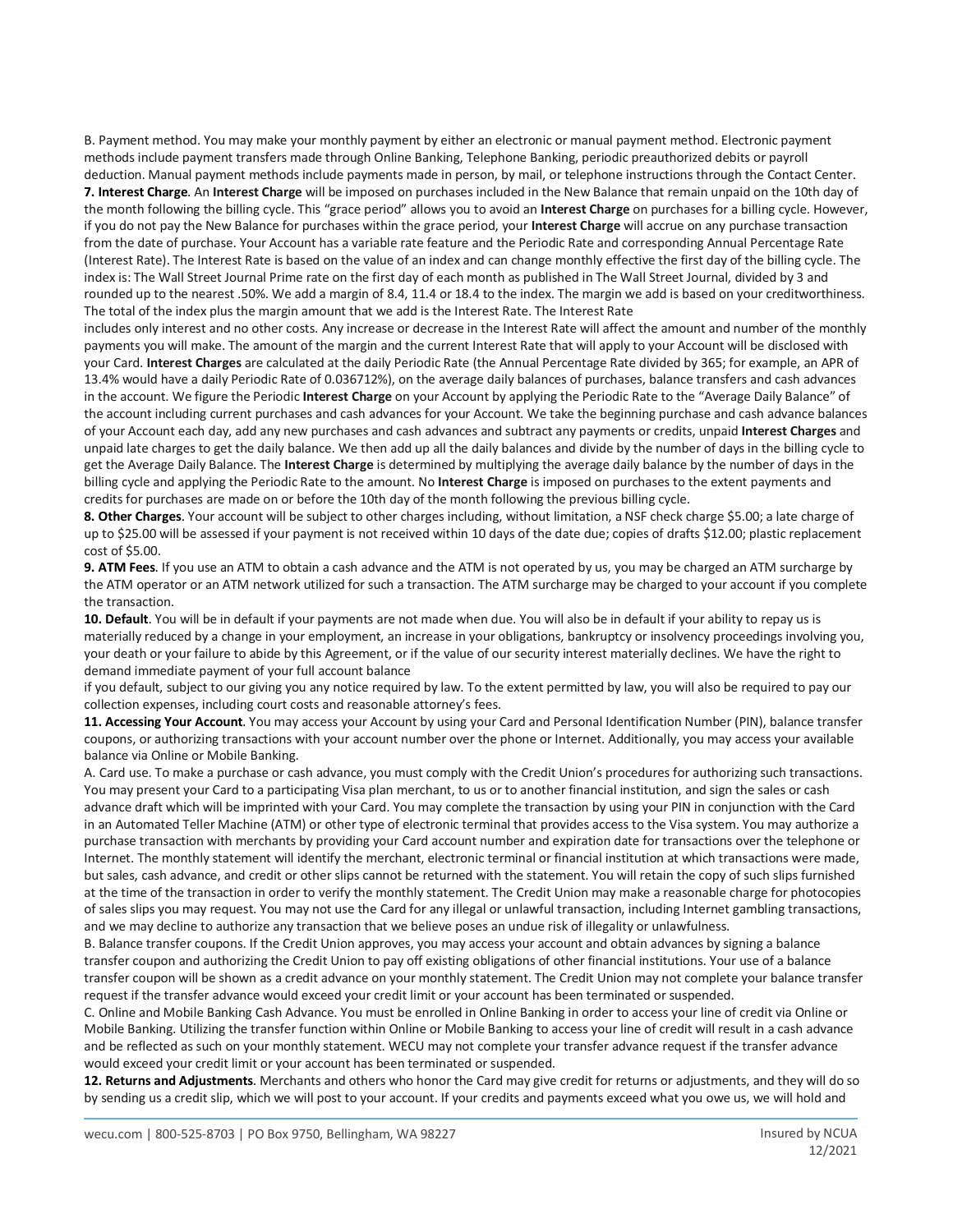apply this credit balance against future purchases and cash advances, or if it is \$1.00 or more, refund it on your written request in good faith after six months.

**13. Currency Conversion / Foreign Transactions**. Purchases and cash advances made in foreign countries will be billed to you in U.S. dollars. The currency conversion rate for international transactions as established by Visa International, Inc. is a rate selected by Visa from the range of rates available in wholesale currency markets for the applicable central processing date, which may vary from the rate Visa itself receives, or the government mandated rate in effect for the applicable central processing date.

**14. Plan Merchant Disputes**. We are not responsible for the refusal of any plan merchant or financial institution to honor your Card. We are subject to claims and defenses (other than tort claims) arising out of goods or services you purchase with the Card only if you have made a good faith attempt, but have been unable to obtain satisfaction from the plan merchant, and (a) your purchase was made in response to an advertisement we sent or participated in sending you; or (b) your purchase cost more than \$50.00 and was made from a plan merchant in your state or within 100 miles of your home. Any other disputes you must resolve directly with the plan merchant. **15. Inactivity**. After 12 months of inactivity, as a fraud prevention measure, WECU will place a block on your Credit Card. If you wish to unblock your card please contact WECU.

**16. Security Interest**. You grant the Credit Union a security interest under the Washington Uniform Commercial Code in any goods purchased with your Card. You agree that all collateral you have given the Credit Union to secure other consumer loan obligations (except dwelling secured loans), in the past and in the future, will secure your obligations under this Agreement. In addition, by signing the Card Application, you have given the Credit Union a security interest in all your deposits, present and future, and all accounts (except Individual Retirement Accounts) with the Credit Union and you agree, upon default, the Credit Union may apply all that is secured to pay any amounts due under this Agreement, without further notice to you.

**17. Effect of Agreement**. This Agreement is the contract that applies to all transactions on your account even though the sales, cash advance, credit or other slips you sign or receive may contain different terms. We may amend this agreement from time to time by sending you the advanced written notice required by law. Your use of the Card thereafter will indicate your agreement to the amendments. To the extent law permits, and we indicate in our notice, amendments will apply to your existing account balance as well as to future transactions.

#### **18. Credit Card Billing Rights**.

What To Do If You Find A Mistake On Your Statement.

If you think there is an error on your statement, write to us at the Credit Union address on your statement.

- Account information: Your name and account number.
- Dollar amount: The dollar amount of the suspected error.
- Description of the problem: If you think there is an error on your bill, describe what you believe is wrong and why you believe it is a mistake.

You must contact us:

- Within 60 days after the error appeared on your statement.
- At least 3 business days before an automated payment is scheduled, if you want to stop payment on the amount you think is wrong. You must notify us of any potential errors in writing. You may call us, but if you do, we are not required to investigate any potential errors and you may have to pay the amount in question.

What Will Happen After We Receive Your Letter.

When we receive your letter, we must do two things:

1. Within 30 days of receiving your letter, we must tell you that we received your letter. We will also tell you if we have already corrected the error.

2. Within 90 days of receiving your letter, we must either correct the error or explain to you why we believe the bill is correct. While we investigate whether or not there has been an error:

- We cannot try to collect the amount in question or report you as delinquent on that amount.
- The charge in question may remain on your statement, and we may continue to charge you interest on that amount.
- While you do not have to pay the amount in question, you are responsible for the remainder of your balance.
- We can apply any unpaid amount against your credit limit.

After we finish our investigation, one of two things will happen:

- If we made a mistake: You will not have to pay the amount in question or any interest or other fees related to that amount
- If we do not believe there was a mistake: You will have to pay the amount in question, along with applicable interest and fees. We will send you a statement of the amount you owe and the date payment is due. We may then report you as delinguent if you do not pay the amount we think you owe.

If you receive our explanation but still believe your bill is wrong, you must write to us within 10 days telling us that you still refuse to pay. If you do so, we cannot report you as delinquent without also reporting that you are questioning your bill. We must tell you the name of anyone to whom we reported you as delinquent, and we must let those organizations know when the matter has been settled between us. If we do not follow the rules above, you do not have to pay the first \$50.00 of the amount you question even if your bill is correct.